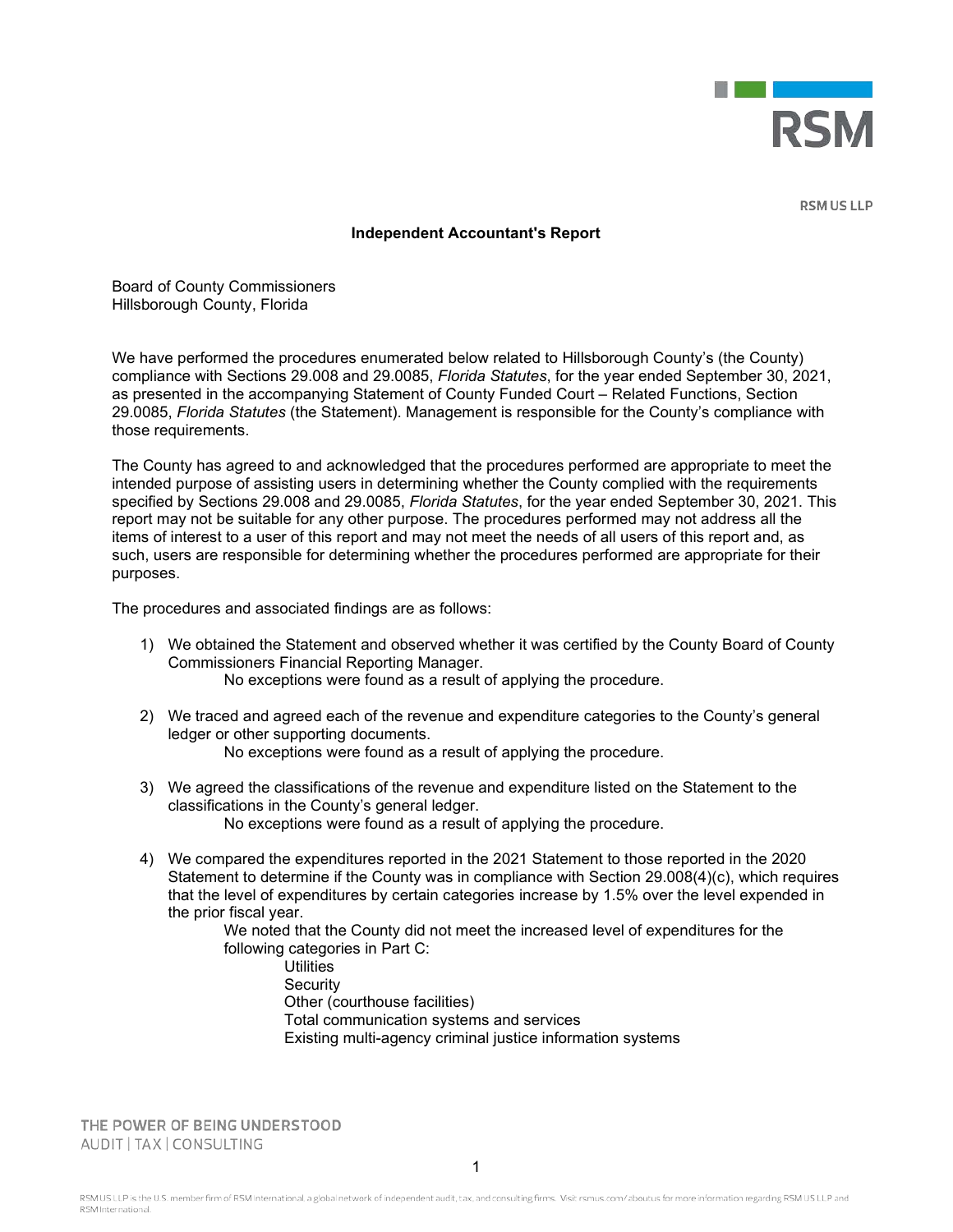We were engaged by the County to perform this agreed-upon procedures engagement and conducted our engagement in accordance with attestation standards established by the American Institute of Certified Public Accountants. We were not engaged to and did not conduct an examination or review engagement, the objective of which would be the expression of an opinion or conclusion, respectively, on compliance with the specified requirements. Accordingly, we do not express such an opinion or conclusion. Had we performed additional procedures, other matters might have come to our attention that would have been reported to you.

We are required to be independent of the County and to meet our other ethical responsibilities, in accordance with the relevant ethical requirements related to our agreed-upon procedures engagement.

This report is intended solely for the information and use of the Florida Department of Financial Services, the Board of County Commissioners and management of Hillsborough County, and is not intended to be, and should not be, used by anyone other than the specified parties.

RSM US LLP

Tampa, Florida January 26, 2022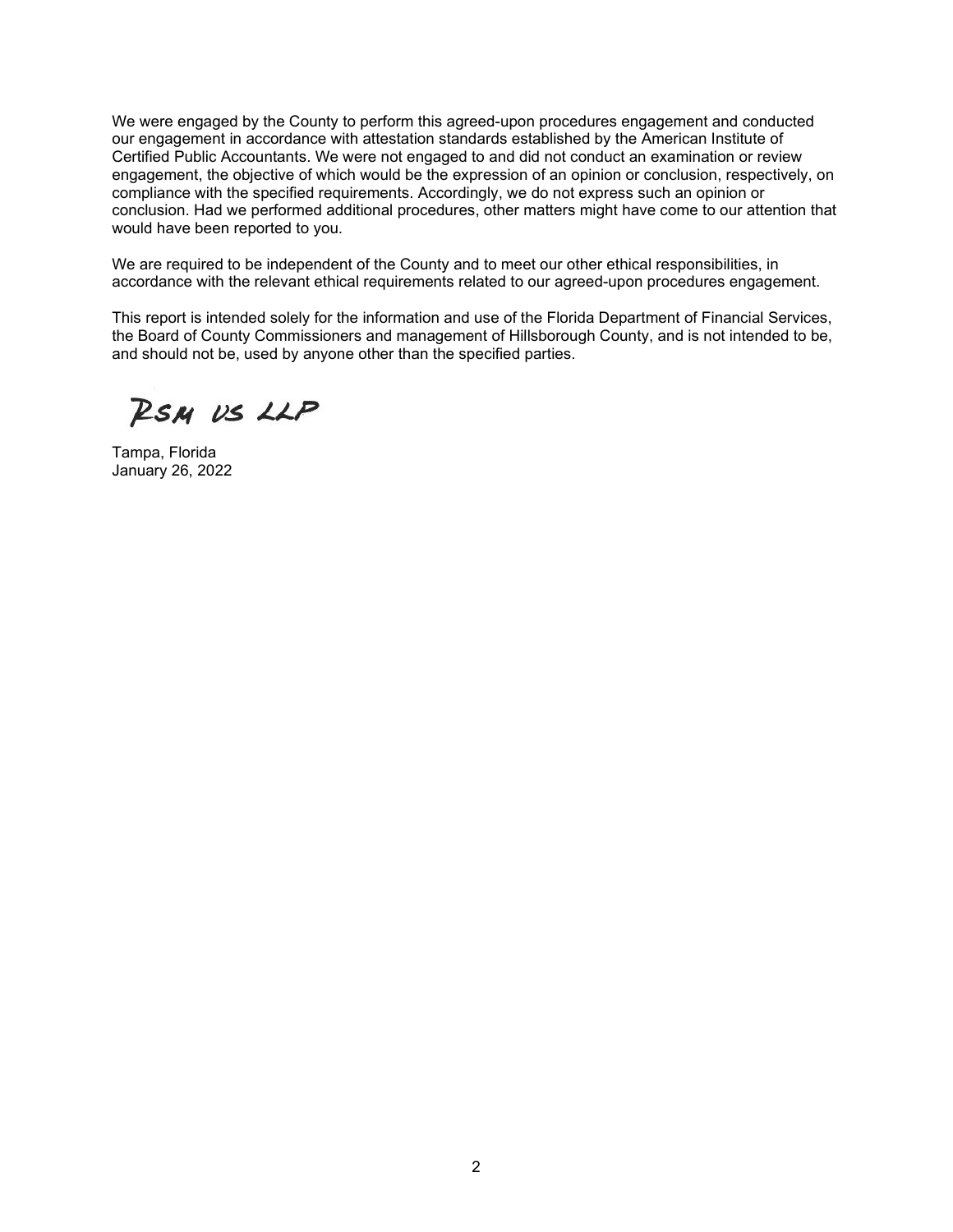| <b>County</b>                                                                                                                                                                 | <b>STATE ATTORNEY</b>                             |                              | <b>PUBLIC DEFENDER</b>                    | $29.008(1)$ , F.S.<br><b>CLERK OF COURTS</b> |                                | <b>STATE COURTS</b>                     | <b>GUARDIAN AD LITEM</b>         | 29.008(2), F.S.<br><b>LOCAL REQUIREMENTS</b> |                                    | <b>TOTAL</b>                             |
|-------------------------------------------------------------------------------------------------------------------------------------------------------------------------------|---------------------------------------------------|------------------------------|-------------------------------------------|----------------------------------------------|--------------------------------|-----------------------------------------|----------------------------------|----------------------------------------------|------------------------------------|------------------------------------------|
|                                                                                                                                                                               |                                                   |                              |                                           |                                              |                                |                                         |                                  |                                              |                                    |                                          |
| Part A - Revenues:                                                                                                                                                            |                                                   |                              |                                           |                                              |                                |                                         |                                  |                                              |                                    |                                          |
| <b>Local Requirement Collections</b><br>939.185, F.S. / \$65.00 Local Ordinance                                                                                               |                                                   |                              |                                           |                                              |                                |                                         |                                  | 874,099.47 \$<br>s.                          |                                    | 874,099.47                               |
| 318.18(13)(a), F.S. / Up to \$30.00 Surcharge for Court Facilities                                                                                                            |                                                   |                              |                                           |                                              |                                |                                         |                                  | 2,215,507.78<br>-S                           | $\mathbf{s}$                       | 2,215,507.78                             |
| 938.19(2), F.S. / \$3.00 Additional Court Cost for Teen Court                                                                                                                 |                                                   |                              |                                           |                                              |                                |                                         |                                  | \$                                           | \$                                 | $\sim$                                   |
| 28.24(12)(e) 1, F.S. / \$2.00 Additional Court Cost for Court IT Equipment                                                                                                    |                                                   |                              |                                           |                                              |                                |                                         |                                  | 3,727,673.00<br>-S<br>\$                     | - \$                               | 3,727,673.00                             |
| Federal, State, Local, & Private Grant Revenue Restricted to Local Requirement Funding<br>Various Service Charge Revenue to Fund Local Requirements                           |                                                   |                              |                                           |                                              |                                |                                         |                                  | s.                                           | $\mathbf{s}$                       |                                          |
| <b>Other Revenues Dedicated to Fund Local Requirements</b>                                                                                                                    |                                                   |                              |                                           |                                              |                                |                                         |                                  | $\mathsf{s}$                                 | $\mathbf{s}$                       |                                          |
| <b>Local Requirement Revenue Total</b>                                                                                                                                        |                                                   |                              |                                           |                                              |                                |                                         |                                  | 6,817,280.25 \$<br>$\mathbf{s}$              |                                    | 6.817.280.25                             |
| Part B - Non-Recurring Fixed Capital Outlay Expenditures:                                                                                                                     |                                                   |                              |                                           |                                              |                                |                                         |                                  |                                              |                                    |                                          |
| <b>Facility Construction</b>                                                                                                                                                  | $\frac{2}{3}$<br>$\sim$<br>$\mathsf{s}$<br>$\sim$ | \$<br>\$                     | s.<br>$\sim$<br>s.                        | $\sim$<br>$\sim$                             | s.<br>\$                       | 2,708,662.72 \$<br>\$                   |                                  |                                              | \$                                 | 2,708,662.72                             |
| <b>Communications Infrastructure</b><br>Other (Description):                                                                                                                  | $\mathbf{S}$<br>$\sim$                            | \$                           | $\sim$<br>$\mathsf{s}$                    | $\sim$ $-$                                   | $\ddot{\mathbf{S}}$            |                                         | Ś.<br>$\sim$                     |                                              | $\mathbf{s}$                       | $\overline{\phantom{a}}$                 |
| <b>Fixed Capital Outlay Cost Total</b>                                                                                                                                        | $\sim$<br>$\frac{1}{2}$                           | $\frac{1}{2}$                | $\sim$<br>$\frac{1}{2}$                   | $\sim$                                       | $$^{\circ}$                    | 2,708,662.72                            | $\frac{1}{2}$<br>$\sim$          |                                              | $\mathbf{s}$                       | 2,708,662.72                             |
| <b>Part C - Operating Expenditures</b>                                                                                                                                        |                                                   |                              |                                           |                                              |                                |                                         |                                  |                                              |                                    |                                          |
| <b>Facility Cost</b>                                                                                                                                                          |                                                   |                              |                                           |                                              |                                |                                         |                                  |                                              |                                    |                                          |
| Lease / Rent Expense                                                                                                                                                          | $\mathbf{S}$<br>$\sim$                            | \$                           | $\sim$                                    | $\sim$                                       | $\frac{1}{2}$                  | -S<br>$\sim$                            |                                  |                                              |                                    |                                          |
| Maintenance                                                                                                                                                                   | $\mathsf{s}$<br>$\sim$                            | \$                           | 1,789.76                                  | 657,656.00 \$                                |                                | 803,939.85<br>Ś                         | $\sim$                           |                                              | $\mathbf{s}$                       | 1,463,385.61                             |
| <b>Utilities</b>                                                                                                                                                              | s.<br>$\sim$<br>$\mathsf{s}$<br>$\sim$            | s.<br>\$                     | $\mathbf{S}$<br>-S                        | $\sim$<br>$936.00$ \$                        | $\sqrt{5}$                     | 1,000,046.48<br>s.<br>16,000,011.00 \$  |                                  |                                              | $\mathbf{s}$<br>$\pmb{\mathsf{s}}$ | 1,000,046.48<br>16,000,947.00            |
| <b>Security</b><br><b>Other (Description):</b>                                                                                                                                | $\mathsf{s}$                                      | \$                           |                                           | $\overline{\phantom{a}}$                     | $\vert$ s                      | 898,497.61 \$                           |                                  |                                              | $\mathbf{s}$                       | 898,497.61                               |
| <b>Facility Costs Total</b>                                                                                                                                                   | $\frac{1}{2}$<br>$\sim$                           | \$                           | 1,789.76<br>\$                            | 658,592.00 \$                                |                                | 18,702,494.94                           | $\ddot{\bullet}$<br>$\sim$       |                                              |                                    | 19,362,876.70                            |
| <b>Communications Systems and Services</b>                                                                                                                                    |                                                   |                              |                                           |                                              |                                |                                         |                                  |                                              |                                    |                                          |
| <b>Telephone Expense</b>                                                                                                                                                      | $322,173.18$ \$<br>$$\mathsf{s}$$                 |                              | (21, 036.27)                              | 32,484.00<br>\$                              | $\mathsf{s}$                   | 345,056.18 \$                           | (3, 202.94)                      |                                              |                                    | 675,474.15                               |
| <b>Computer Equipment / Networks</b>                                                                                                                                          | 2,112,518.12<br>\$<br>$\frac{2}{3}$               | $\mathsf{s}$<br>s.           | 910,117.82                                | 637,310.00<br>\$                             | $\mathsf{s}$<br>\$             | 5,445,098.74                            | (1,746.96)<br>\$<br>\$           |                                              | s                                  | 9,103,297.72<br>$\overline{\phantom{a}}$ |
| Courier / Subpoena Services<br><b>Auxiliary Aids</b>                                                                                                                          | $\mathsf{s}$                                      | s.                           |                                           | \$                                           | \$                             |                                         | \$                               |                                              | \$                                 | $\overline{\phantom{a}}$                 |
| <b>Other (Description):</b>                                                                                                                                                   | $\frac{1}{2}$                                     | $\sim$                       |                                           | \$                                           | $\frac{1}{2}$                  |                                         | $\frac{1}{2}$                    |                                              | - \$                               | $\sim$                                   |
| <b>Communications Systems and Services Total</b>                                                                                                                              | 2,434,691.30<br>$\mathbf{s}$                      | $\mathbf{s}$                 | 889,081.55<br>\$                          | 669,794.00                                   | $\mathbf{s}$                   | 5,790,154.92                            | (4,949.90)<br>$\mathbf{s}$       |                                              |                                    | 9,778,771.87                             |
| Existing Systems                                                                                                                                                              |                                                   |                              |                                           |                                              |                                |                                         |                                  |                                              |                                    |                                          |
| <b>Existing Radio Systems</b>                                                                                                                                                 | $\frac{1}{2}$<br>$\frac{1}{2}$                    | $\mathsf{s}$<br>$\mathsf{s}$ |                                           | $\mathsf{s}$<br>6,104,276.00<br>$\mathsf{s}$ | $\frac{1}{2}$<br>$\frac{1}{2}$ |                                         | $\mathsf{s}$<br>$\mathsf{s}$     |                                              | $\mathbf{s}$<br>$\mathbf{s}$       | $\overline{a}$<br>6,104,276.00           |
| <b>Existing Multi-Agency Criminal Justice Information Systems</b><br><b>Existing Systems Total</b>                                                                            | $\dot{\mathbf{s}}$<br>٠                           | \$                           | $\sim$<br>$\star$                         | 6,104,276.00                                 |                                | Ś<br>$\overline{a}$                     |                                  |                                              | $\ddot{\bullet}$                   | 6,104,276.00                             |
| <b>Operating Expenditures Total</b>                                                                                                                                           | $\clubsuit$<br>2,434,691.30                       | ś                            | 890,871.31                                | 7,432,662.00                                 |                                | 24,492,649.86                           | (4,949.90)<br>$\ddot{\bullet}$   |                                              |                                    | 35,245,924.57                            |
| Part D - Local Requirements:                                                                                                                                                  |                                                   |                              |                                           |                                              |                                |                                         |                                  |                                              |                                    |                                          |
| <b>Drug Court</b>                                                                                                                                                             | $\epsilon$                                        |                              |                                           | ×.                                           |                                | 1,180,688.97                            |                                  |                                              | $\sqrt{2}$                         | 1,180,688.97                             |
| <b>Teen Court</b>                                                                                                                                                             | $\ddot{\epsilon}$                                 | \$                           | $\sim$<br>$\ddot{\epsilon}$               | $\sim$                                       | I ⊄                            | 544,110.95<br>¢                         | $\sim$                           | $\ddot{\epsilon}$                            | l s                                | 544,110.95                               |
| <b>Legal Library</b>                                                                                                                                                          | $\hat{\mathbf{c}}$                                | $\triangle$                  |                                           | $\sim$                                       |                                | $\hat{\mathbf{c}}$                      |                                  | 251,698.90 \$                                |                                    | 251,698.90                               |
| <b>Legal Aid</b><br><b>Alternative Sanctions Coordinators</b>                                                                                                                 | $\hat{\mathbf{s}}$<br>$\epsilon$                  | $\mathbf{f}$<br>\$           |                                           | $\sim$<br>$\sim$                             | $\triangle$<br>$\triangle$     | \$.<br>234,174.09<br>$\hat{\mathbf{c}}$ |                                  | $1,100,000.00$ \$<br>$\ddot{\phantom{1}}$    | \$                                 | 1,100,000.00<br>234,174.09               |
| <b>Other (Description):</b>                                                                                                                                                   | $\ddot{\mathbf{S}}$                               | $\leq$                       | $\epsilon$                                | $\sim$                                       | $\ddot{\mathbf{S}}$            | 885,429.50<br>$\hat{\mathbf{c}}$        |                                  | $\ddot{\phantom{1}}$                         | $\ddot{\bullet}$                   | 885,429.50                               |
| <b>Local Requirement Total Cost</b>                                                                                                                                           | $\sim$<br>$\mathbf{s}$                            | $\frac{1}{2}$                | $\sim$<br>$\mathbf{s}$                    | $\sim$                                       | $\ddot{\bullet}$               | 2,844,403.51                            | $\sim$<br>$\ddot{\bm{5}}$        | 1,351,698.90<br>$\dot{\mathbf{s}}$           | ۱s                                 | 4,196,102.41                             |
| Part E - Other Operating Court Related Expenditures:                                                                                                                          |                                                   |                              |                                           |                                              |                                |                                         |                                  |                                              |                                    |                                          |
| (Do Not Include "Local Requirement" Expenditures Here)<br><b>Personnel, Salaries and Retirement</b>                                                                           | 1,907,548.03<br>\$                                | s.                           |                                           | s.                                           | s.                             | 1,209,934.22                            | 312,019.24<br>$\sim$             |                                              | s.                                 | 3,429,501.49                             |
| <b>Non-Health Insurance</b>                                                                                                                                                   | 19,533.63<br>\$                                   | $\sim$                       |                                           | \$                                           | \$                             | 11,579.57                               | 3,500.18<br>$\frac{1}{2}$        |                                              | $\mathbf{s}$                       | 34,613.38                                |
| <b>Professional &amp; Contractual Services</b>                                                                                                                                | $\frac{2}{3}$<br>60.00                            | $\mathsf{S}$                 |                                           | \$                                           | \$                             | 82,108.71<br>\$                         | (156.00)                         |                                              | $\pmb{\ast}$                       | 82,012.71                                |
| <b>Operating Expenses and Office Supplies</b>                                                                                                                                 | 42,943.74<br>$\mathsf{S}$<br>$\mathsf{s}$         | -\$<br>s.                    | 151,111.2                                 | 118,312.67<br>s.<br>\$                       | $\mathsf{s}$<br>$\mathsf{s}$   | 23,066.53                               | 63,202.2<br>-S                   |                                              | $\pmb{\ast}$<br>$\mathbf{s}$       | 398,636.40                               |
| Maintenance<br><b>Rental/Lease</b>                                                                                                                                            | $\mathsf{s}$                                      | $\mathbf{s}$                 |                                           | 291,275.00                                   | \$                             | 172,696.09                              | 107,115.9                        |                                              | $\mathbf{s}$                       | 571,087.02                               |
| <b>Miscellaneous (Description):</b>                                                                                                                                           | $$\mathsf{s}$$<br>292,876.39                      | $\mathsf{s}$                 |                                           | $\mathsf{s}$                                 | $\mathsf{s}$                   |                                         |                                  |                                              | $\mathbf{s}$                       | 292,876.39                               |
| <b>Other Operating Expenses Total</b>                                                                                                                                         | 2,262,961.79                                      | \$                           | 151,111.21                                | 409,587.67                                   |                                | 1,499,385.12<br>$\mathbf{f}$            | 485,681.60                       |                                              |                                    | 4,808,727.39                             |
| <b>GRAND EXPENDITURE TOTAL (PARTS B - E)</b>                                                                                                                                  | 4,697,653.09<br>\$                                | -\$                          | 1,041,982.52                              | 7,842,249.67<br>\$                           | \$                             | 31,545,101.21                           | 480,731.70<br><b>s</b>           | 1,351,698.90<br>-\$                          | ∣\$                                | 46,959,417.09                            |
| NOTE: Include any county expenditure of funds for the Regional Conflict Courts in the Public<br>Defender column of this report.                                               |                                                   |                              |                                           |                                              |                                |                                         |                                  |                                              |                                    |                                          |
| This is to certify to the best of my knowledge and belief, this report accurately states total<br>expenditures as set forth in Sections 29.008 and 29.0085, Florida Statutes. |                                                   |                              |                                           |                                              |                                |                                         |                                  |                                              |                                    |                                          |
| 15 29.006 and 29.000.                                                                                                                                                         |                                                   |                              |                                           |                                              |                                |                                         |                                  |                                              |                                    |                                          |
| Signature:                                                                                                                                                                    |                                                   |                              | CHIEF FINANCIAL OFFICER<br>JIMMY PATRONIS |                                              |                                | Name and Title:                         | Ajay Gajjar, Director of Finance |                                              |                                    | DES-A6-693                               |
| Phone Number: 813-307-7026                                                                                                                                                    |                                                   |                              | <b>STATE OF FLORID.</b>                   |                                              | Date                           |                                         |                                  |                                              |                                    |                                          |